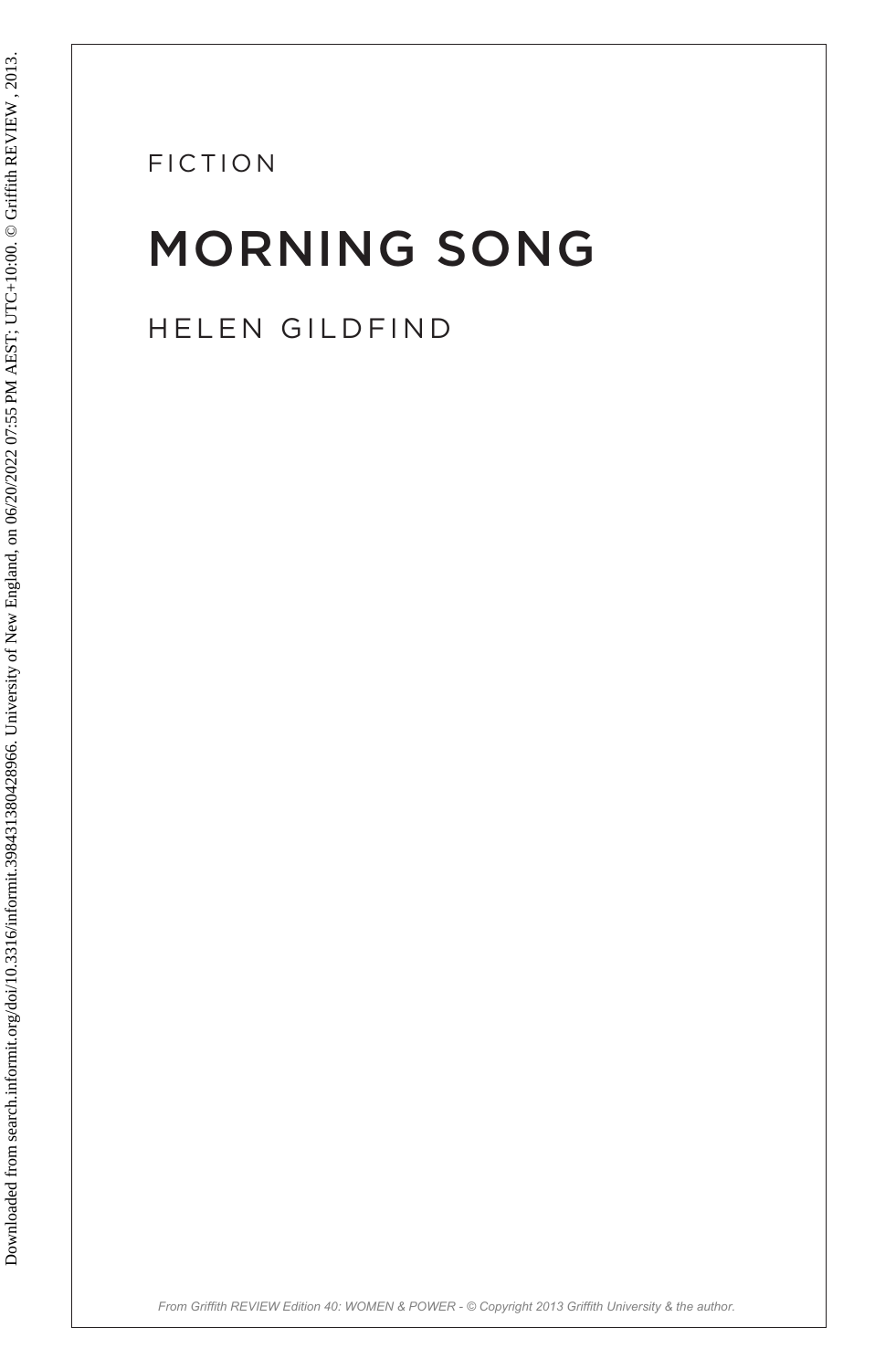THE WOMAN WHO stands on the door-step is short and chunky. Her legs are like an elephant's. They go up from her feet and down from her hips without contour or curve. Her hair is coloured a bright hot red. Henna hair: curly, messy. Already, around her face, curls are plastered to her sticky, pink skin. Already, there are lines of sweat where her vest has been trapped between the tumbles and turns of her stomach. It's late spring, but the summer is here, already, slashing up the street in gleams and glares of hard, white light.

The woman who answers the door is very tall and very thin. She is wearing a suit: grey, tailored, costly. Her fair hair has been carefully coloured and blow-waved. Her face is made up in soft pastel shades. She wears amber in her ears and a matching pendant hangs around her neck, huge and heavy and cool. She could be thirty. She could be forty.

The women embrace.

INSIDE, THE CHUNKY woman waits for her friend to get ready. She stands in the kitchen and looks out through the vast wall of windows into the blazing garden. Though this is the eighth and worst year of the drought, everything looks lush and green – fecund – and the leaves of the gums flash and glitter as though they have been washed with rain. The chunky woman stares at the perfectly manicured grass. Somehow, it glitters too. From somewhere high up above the house, the sweet syllables of a magpie's song sets the heat shimmering. FIRE WOMAN WITO stands on the door-step is short and doubly. Hence the same like an elephant's. They go up from her feet and down from helps are like an elephant's. They go up from her feet and down from helps without con

The thin woman comes into the kitchen. She turns in a mock pirouette. 'How do I look?' she asks. She smiles. She laughs, then she is fanning her hot, wet eyes with one of her hands. 'Oh God,' she laughs, 'Sorry,' she laughs. Her tears brim, but they do not fall, not even when her voice stumbles as she looks down at the chunky woman's worried face and says, 'Is it too soon? Is it? Is it?'

The chunky woman takes her friend's shaking hands and squeezes them and kisses them. She shrugs.

Again, the magpie yodels.

'Be careful,' the thin woman says, pulling her hands free. 'There's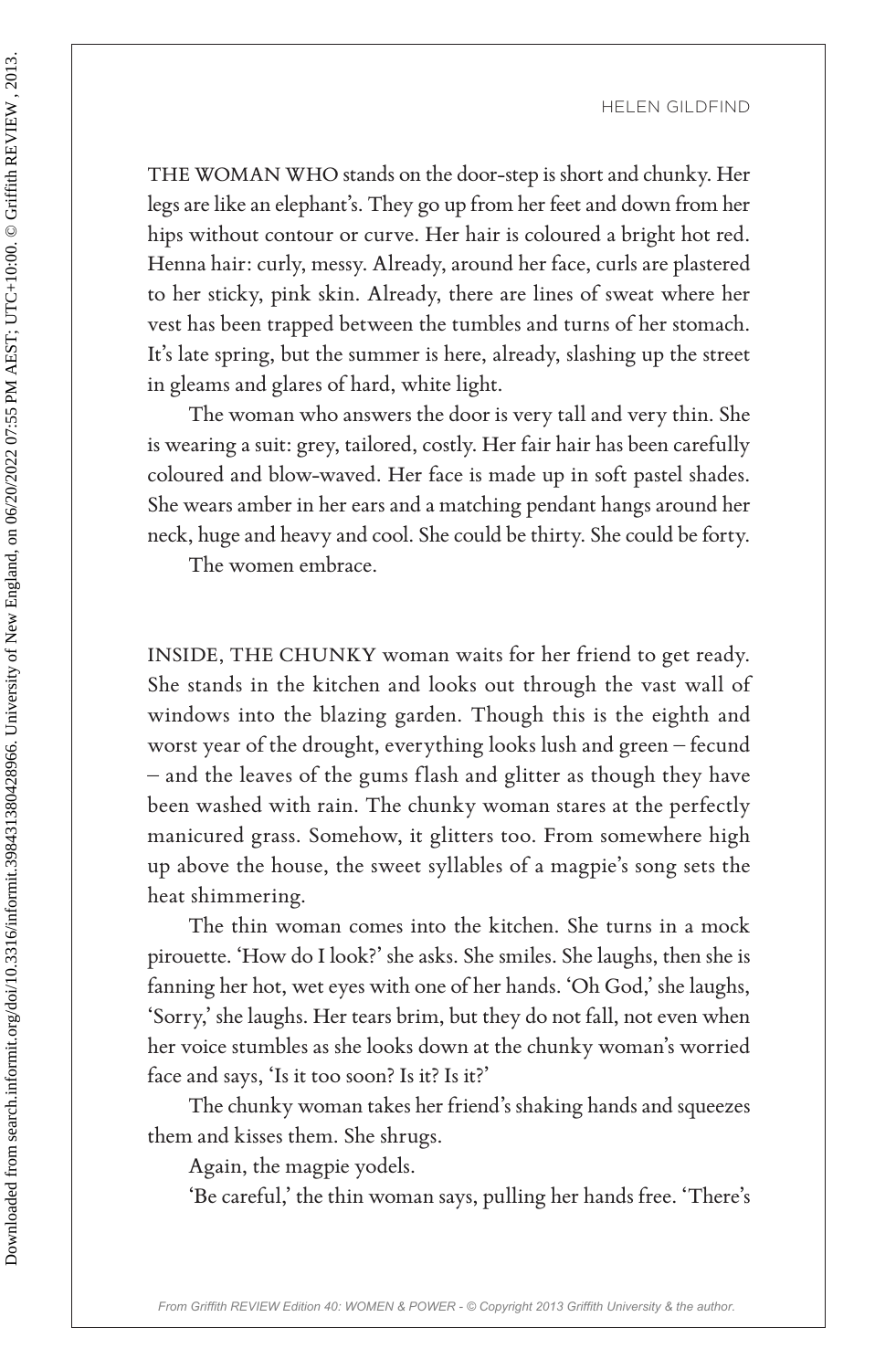a nest,' she says, pointing to the ceiling, 'and they're swooping.' She smiles again and jerks her narrow shoulders back theatrically. She stands tall and nods. She gathers her things and gathers herself and makes to leave. Suddenly, she half turns and awkwardly kisses the chunky woman full on the lips. 'Thanks,' she says, as the chunky woman laughs and pushes her away and slaps her backside and wipes her mouth with mock disgust. Fraction 1981 and the space space of the celling, 'and they're swooping.' S<br>
anesa, 'she spay, pointing to the celling, 'and they're swooping.' S<br>
annals again and jerks her narrow shoulders back the<br>stratefield smalles a

The thin woman hurries down the hall and out into the scorching street.

The chunky woman bends and presses her damp, red face against the cool cool marble of the counter-top.

THE CHUNKY WOMAN sits on a chair next to the baby's cot. The radio plays from the kitchen. There is an empty cup of coffee on the floor next to her. She looks at the baby. Looks out the window. On the fence (hopping left, looking in; hopping right, looking in) is the magpie.

The chunky woman looks across at the baby. He is asleep. His fat arms are thrown up above his head, fists clenched. His eyes scrunch up occasionally, as if his dreams worry him. The chunky woman looks out again at the bird.

The magpie is large and with each hop and turn, the slick of her feathers flash back the glare. Her black nostrils slice through the white base of her beak near her satiny face; its pointed tip is oil-black, daggersharp, granite-hard. She hops left, she hops right. She cocks a reddish eye at the window. Hops left, hops right. She is looking at something, looking for something. Perhaps she is just looking at her reflection.

'Looking for baby, birdy?' the chunky woman asks, standing. With her movement the bird drops from the fence, glides down and then swoops up and away, out of sight.

The chunky woman turns back to the cot. She runs one finger up the baby's arm. His skin is as soft and thin as tissue. It is an odd colour, blotchy, splotched with pink and blue. The chunky woman stares. The baby is very still. The chunky woman stares. She makes a coughing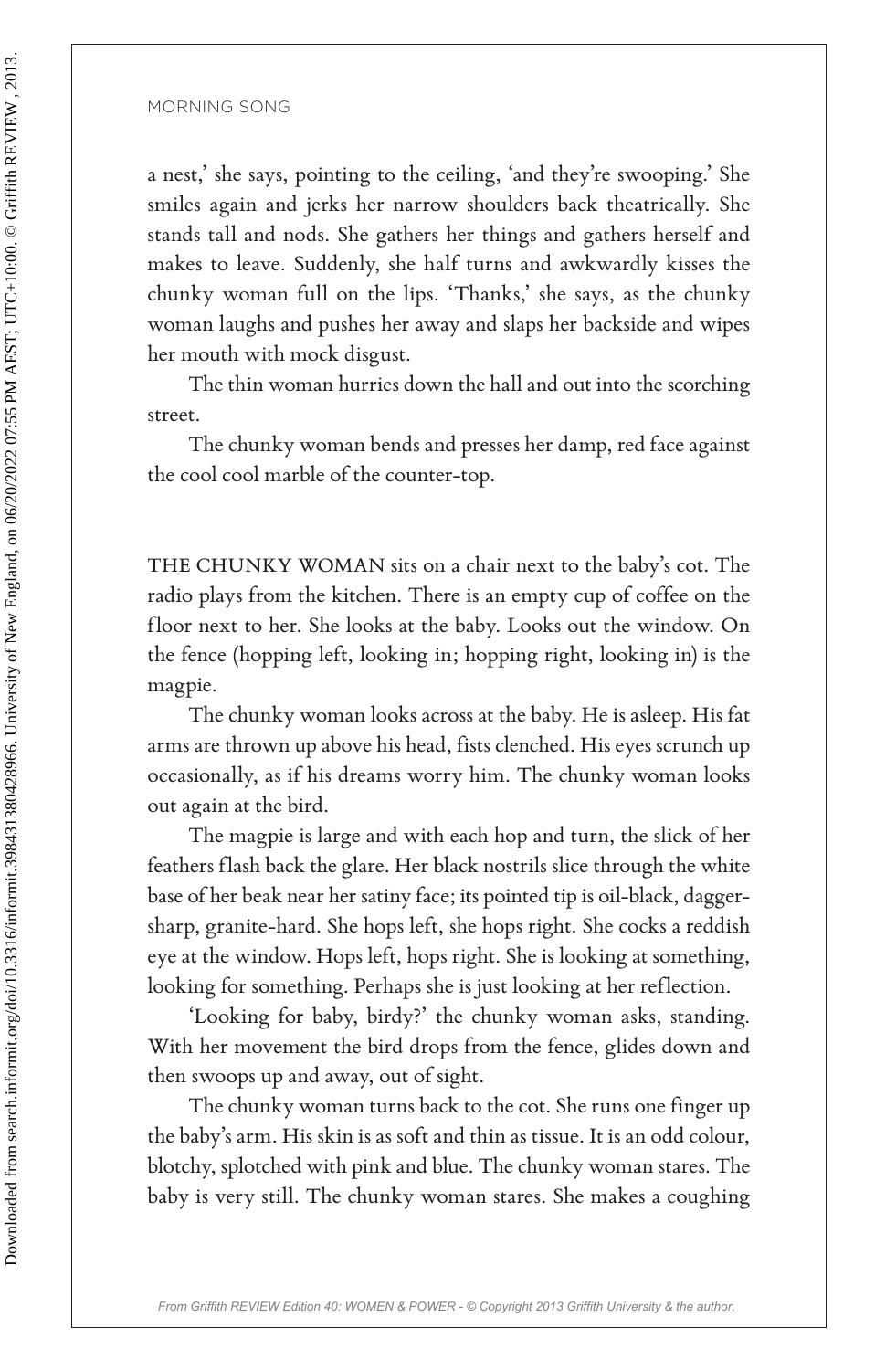sound. The baby is not moving. There is no lift of chest, no flicker under his thin bluish eyelids. Perhaps three seconds pass, perhaps thirty, perhaps a minute.

Suddenly, the chunky woman lunges over the edge of the cot, her hands ahead of her, and she is shaking the baby's tummy, shaking the whole baby with her hand on his tummy. 'Breathe,' she says, her voice cracking. '*Breathe* you bastard!'

The baby's face suddenly contorts. The baby arches its back, splutters and then gulps up a big, grumbling breath. Its arms spasm above its head and then settle back into their luxurious, reclined pose.

The baby breathes regularly again. The chunky woman stands over him, watching. She places the tip of her finger in the baby's now open hand. Anemone like, his fingers clench around hers. His grip is strong. Carefully, she disentangles herself from him. She steps away from the cot.

The chunky woman wanders around the room, picking things up, putting them down. There are soft toys in a box under the window. There are piles of tiny, neatly ironed clothes and a mountain of disposable nappies on a chest of drawers. Against the back wall, lined up on the white-painted bookshelves, are dozens of books. The chunky woman runs her finger along the titles. Lots of familiar names. She selects a book whose author she does not know, and takes it back to her chair. She opens it to a random page.

'Jesus,' she mutters. She studies a picture of a woman on all fours in an inflatable paddling pool of water. From between the woman's buttocks, or so it seems from the angle of the camera, a mucusy, bloody baby's head is emerging. Next to the woman a naked man is also on all fours. He seems to be cheering the woman on. It must be an old photo. The woman wears a sweatband around her forehead, as does the man, who also has a long curly mullet framing his big, cheesy smile. The chunky woman slams the book shut. She drops it onto the floor where it lands with a loud, wet slap. FERRICAL Sound. The baby is not moving. There is no lift of chest, no flictuate is<br>sensitive during that the state is so that of chest, no flictuate has the<br>state of the state of the state of the state of the state of the

The baby mumbles.

After a moment, the chunky woman stands, picks up the book, dusts it off and returns it to the shelf. She wanders back to the cot.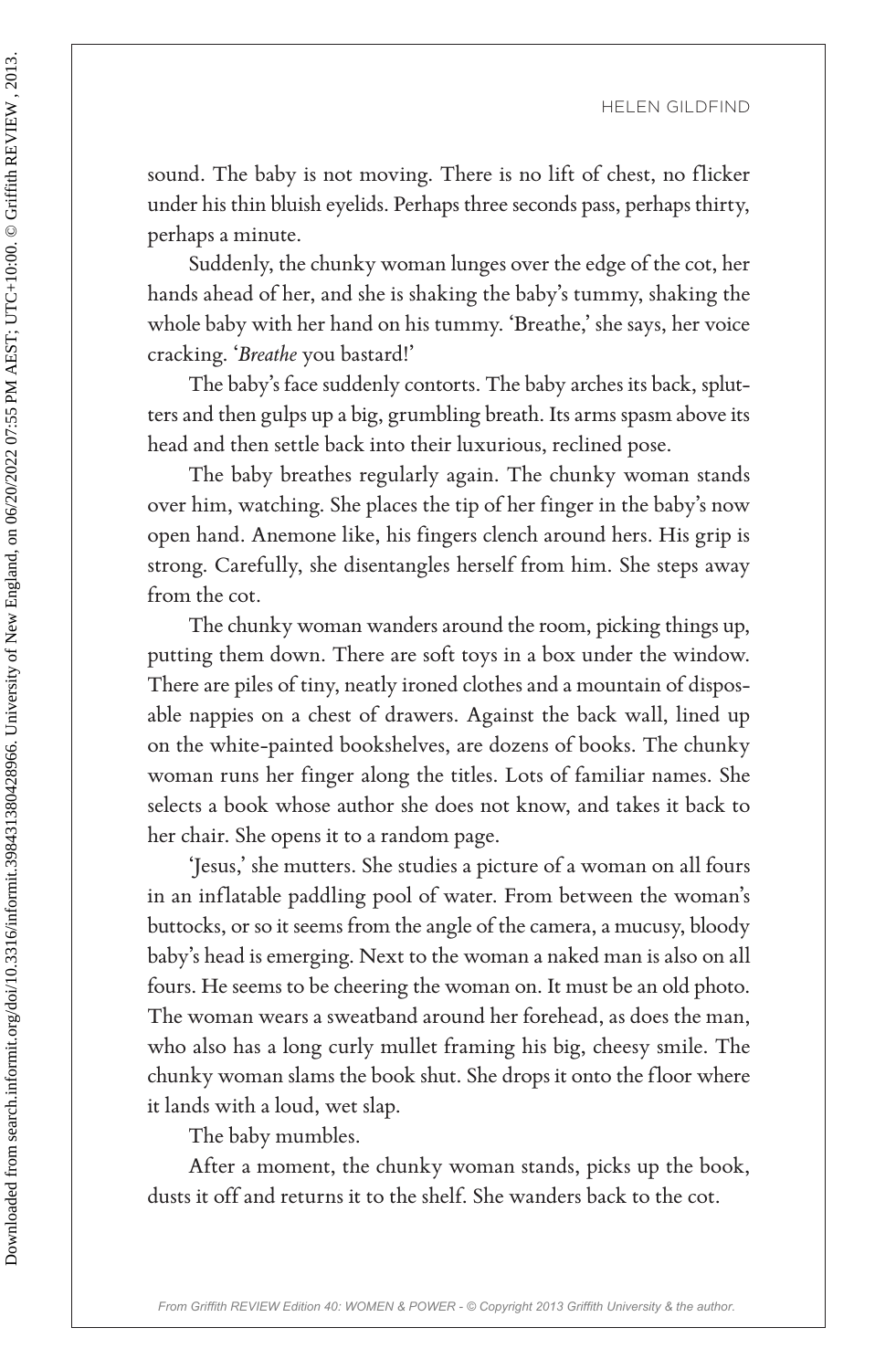The baby's face ripples. Suddenly, his eyes flash open and he begins to holler.

The chunky woman stands over him, watching. 'Wah wah wah,' she says, staring down at the suddenly red, suddenly wrinkly face. The baby's arms begin to punch about. His legs kick the flannelette blanket so that his naked, nappied body and his straining, arching belly are uncovered.

The chunky woman sits down again and looks out the window.

The baby keeps crying. Not louder and louder, not softer and softer, just a steady monotone yelling.

Eventually, the chunky woman stands and returns to the baby. She reaches into the cot and pulls back the sheet. 'You stink,' she says, inspecting the mattress and the covers.

'You stink,' she says, again, picking him up and carrying him at arms' length to the plastic-sheeted change table.

She lays him down and opens his nappy. A greenish-yellow stench is smeared over everything. She turns her head away as much as she can. She lifts the baby's legs with one hand and extracts the nappy with the other, then quickly, quickly, she folds the mess away, wrapping it up tightly in a plastic bag. She grabs a handful of wet-wipes and cleans the mess from the baby's body and the plastic sheeting. She packs the filthy wipes into another plastic bag.

'Deeee-sgusting!' she says, smiling down at his clean naked body. His eyes are opened wide. He smiles. 'Dee-dee-deeeeee-sgusting,' she says and he laughs. He looks up at her red curly head. He blinks, blinks, and then looks over her head at the mobile hanging from the ceiling. It turns and sways and casts rainbows across the walls. His face is no longer an ugly red. His eyes are a pale, staring blue. He has a large, bald, bulbous forehead. The chunky woman traces the ridge where the left and right parts of his brain meet. She touches the wide crater of his belly button. She presses into it. The baby does not seem to mind. She studies his perfectly formed fingers and toes; each of his tiny translucent nails. She looks at his smooth firm nostrils, the sheen of skin on his eyelids, his almost invisible lashes and brows, his thin pink, wet wet lips. His mouth opens (grizzling, grizzling), revealing Fractional section of the triples. Suddenly, his eyes flash open and the system of the system of the system of the system of the system of the system of the system of the system of the system of the system of the system o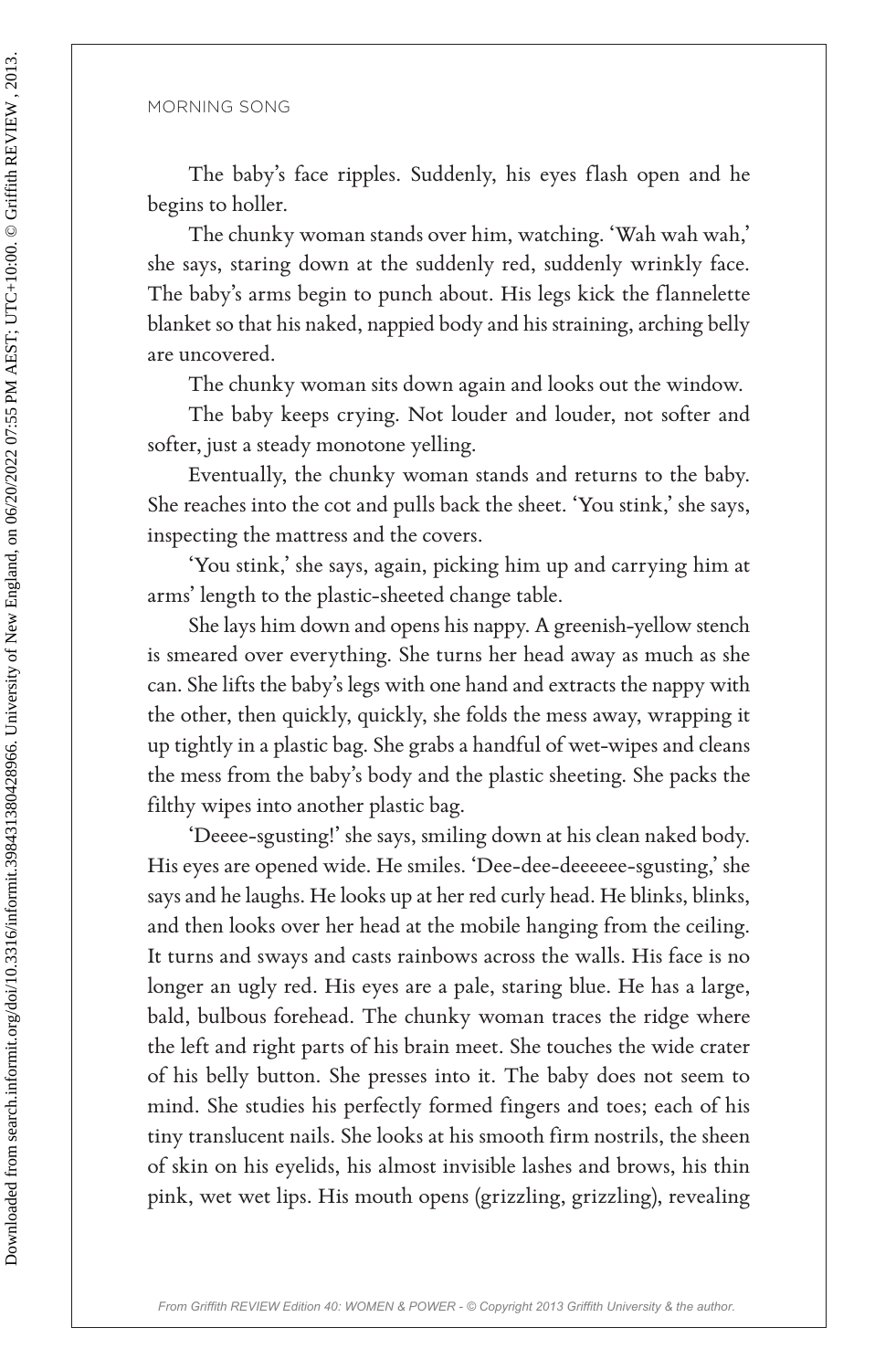naked, bone-hard gums. She looks at the loose skin between his legs. She gently pokes it with her finger, watching the skin flop about as he joyfully kicks his feet.

The baby doesn't register her disgust. Instead, he laughs at her again, smiling, his hands reaching for her face.

She gets a fresh nappy. About to change him, she hesitates. He has suddenly become quiet and still. He's concentrating. The chunky woman stands back, watching, unsure. Suddenly, his penis stiffens and a neat arc of urine sprays the chunky woman in the face and across her front. Silent and furious, she stands there, dripping. Silent, she stands there and looks down at his squirming form. The baby kicks his legs again. He chuckles and plucks at the air with his hands.

BABY IS IN his cot: fed, tucked in and seemingly content to be left on his own. With the babycom in tow, the chunky woman wanders around the thin woman's house.

Everything is spotless. It is all whiteness and windows, slate and steel. Now and again, all of this is broken up by crude slashes of colour. The chunky woman stops to look, to touch. Here, a handmade cushion on the cream leather couch, gaudy and clumsy and bright. There, a picture of the thin woman and her husband and the baby: all of them smile out from a cheap, plastic, baby-blue frame cast in the shape of a rabbit. Here, a bundle of purple knitting, shoved in a bag under the wrought iron and glass coffee table. Now and again the chunky woman puts the babycom to her ear. Baby mumbles to himself. He giggles and jabbers and gripes and threatens tears. She walks into the main bedroom. There is wood in this room. There is an expensive old-fashioned bed with heavy jarrah drawers on either side of it. There is a huge wooden wardrobe. Red curtains frame the tall sash window. A deep red blanket covers the bed. The chunky woman sits on it. She puts the babycom down next to her and lifts the prickly red wool to her face and listens as the baby chatters on and on. FIRE SITE S<br>
FIRE SITE S (FIGR) (FIGR)<br>
FIRE SERV SILDER). The leady dones have the books at the loose skin between his legendy pokes it with her finger, watching the skin flop about as lower<br>
The based of the fit. In the

The drawers are covered in books. There are blood-blotched tissues rumpled next to them. There is a ring, a pair of earrings, and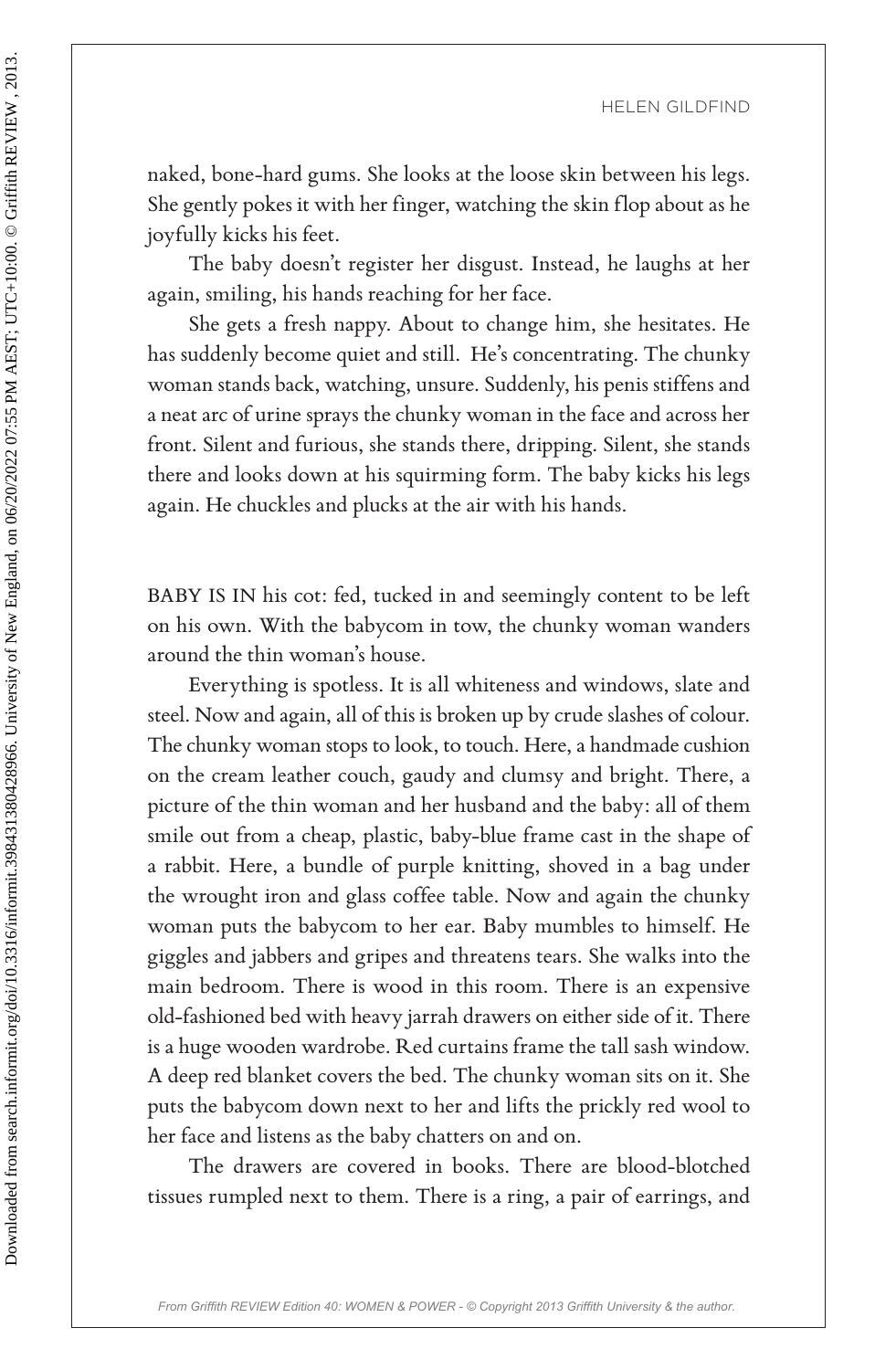a letter. The chunky woman picks up the letter. She flicks through it, then she reads it, and then she carefully rearranges it on the gleaming wood. She leans forward and opens the top drawer. There are more letters in here, each stamped, like the other, with a foreign stamp. Photographs of the same elderly couple stick out from some of the envelopes. There are some overseas souvenirs: key rings, postcards, a cigarette lighter in the shape of a naked woman with 'Paris' emblazoned across her breasts. The chunky woman flicks the lighter on: the figure's head reels back and a flame bursts out of her severed neck. There are more photos right at the back of the drawer, carefully folded between sheets of fine yellow paper. These are not like the photos staged around the house, not like the photos of the thin woman's parents in the letters. These are photos of the thin woman as a baby, as a toddler, as a girl. These are photos of the thin woman and the chunky woman as teenagers, as twenty-somethings. In one of these, they are all wrapped up in each other on a picnic rug somewhere, their tightly jeaned legs entwined, their bright shirts twisted and rolled up to reveal tanned arms and stomachs. They are kissing and laughing. There's a photo of the thin woman's husband sunning himself next to a scabby Heeler on someone's veranda. There's a photo of him naked, running into the surf. There's a more recent photo of him, asleep in this bed with his arms thrown over his head just as the baby's were this morning. There are photos of other men too, men the chunky woman does not know. Fig. 2018<br>
2018 18 <br>
2018 18 <br>
2018 18 <br>
2018 18 <br>
2018 18 <br>
2018 18 <br>
2018 18 <br>
2018 18 <br>
2018 18 <br>
2018 18 <br>
2018 18 <br>
2018 18 <br>
2018 18 <br>
2018 18 <br>
2018 18 <br>
2018 19 <br>
2018 19 <br>
2018 19 <br>
2018 19 <br>
2019 19 <br>
2019 19 19

The last picture stops the chunky woman short. She places all of the photos on the bed next to her. She holds this final image up, tilting it so that the light shines on it in just the right way. There is the baby, filling up most of the frame. His head is conical, squashed. His forehead and shoulders are covered in black fuzz, slicked with blood and gunk. He is naked. There is a clip on his severed umbilical cord. If it weren't for his scream-torn face, he'd look dead. The thin woman's face is behind the baby's, looking at the photographer. Her hair is sweat-salted into hard ropes, her scalp shining around the base of each twisted clump. There are tears streaming down her bloated, blotched face. The chunky woman sits up. With one shaking hand, she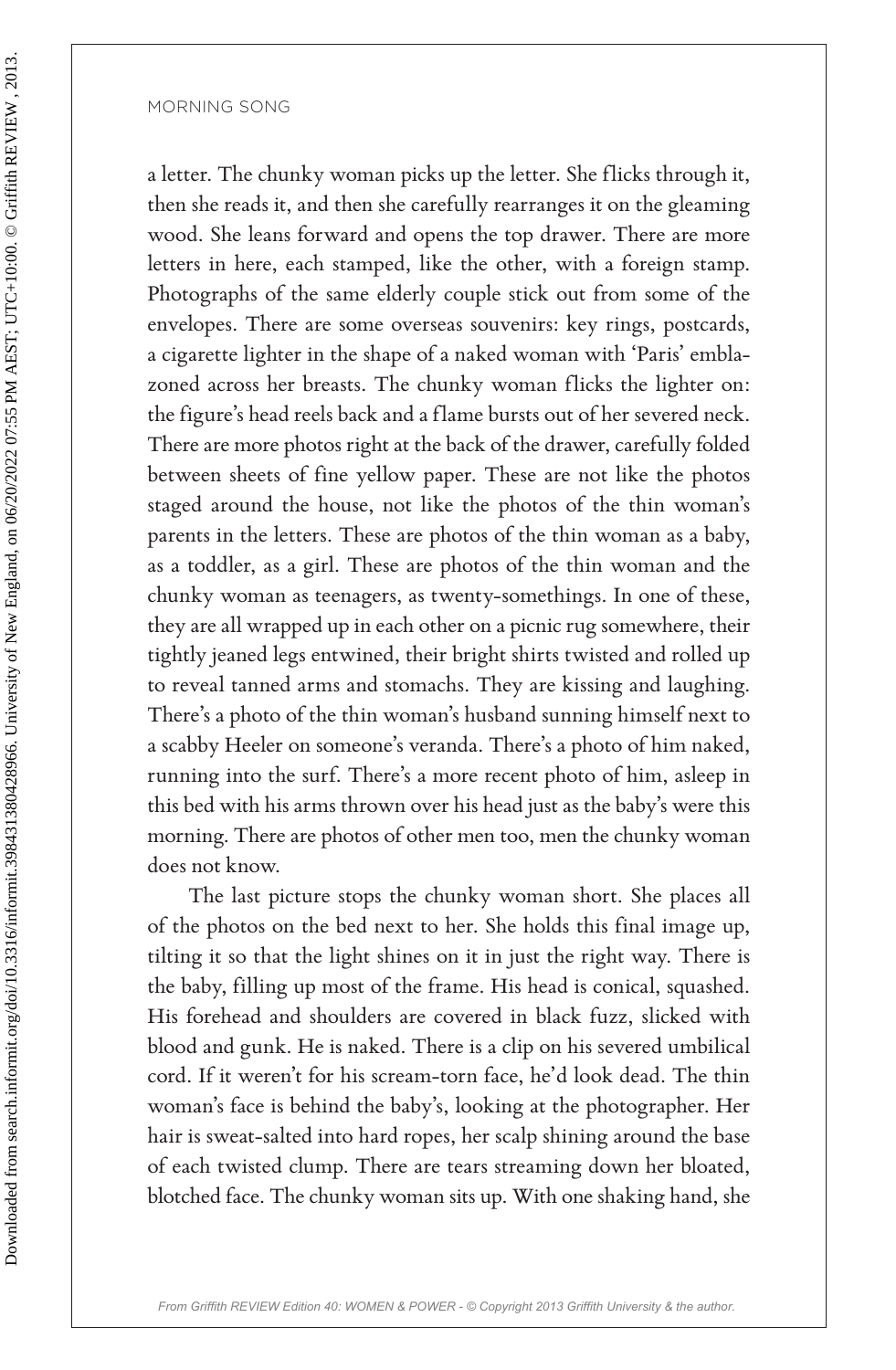neatly flicks the tears from her eyes, flick flick, flick flick. She picks up the bloodied tissue from the chest of drawers and carefully dabs her face. She sniffs, sharply, replaces the tissue, and then she sets about jumbling the photographs back into order and returning them to the back of the drawer.

LATE IN THE afternoon, the chunky woman takes the disgruntled baby into the yard. It is mild, the sun is low.

'What do you want?' the chunky woman asks, holding the baby in one arm whilst spreading a blanket onto the artificial turf with the other. The baby squirms in her clutch. He grizzles. She looks down at him as his face creases and he lets out a long, sorrowful yowl.

The chunky woman laughs. She carefully lays him on his stomach. He stops crying. She watches as he tries to lift himself up. His head remains face down, flat on the blanket. His hands open and close, clutching at the rough wool.

'Stupid,' the chunky woman says, and gently turns him on his back. 'Stupid baby.'

The chunky woman lies next to him. They stare up at the canopy of the gum trees. The deep peachy pink of their trunks and branches glow in the light of the lowering sun. The bark stretches up the tree's length, smooth as skin, gathering into gentle folds around the tree's amputations and knots and the explosions of sap that burst, at points, from its body. FEREN SILDER.<br>
FEREN SILDER, THE AT UE UNITE PROPRIMENT THE CHANNEL TRIGAL TRIGAL TRIGAL TRIGAL TRIGAL TRIGAL TRIGAL TRIGAL TRIGAL TRIGAL TRIGAL TRIGAL TRIGAL TRIGAL TRIGAL TRIGAL TRIGAL TRIGAL TRIGAL TRIGAL TRIGAL TRIGAL

The baby begins to settle. Together, he and the chunky woman watch the long thin silhouettes of the leaves move above them. Blotches of light dance over their faces and warm their skin. The baby's hands are trying to catch the shadows, or the light, or the leaves, or the sky, or the breeze that is blowing up a dry symphony around them.

'Look,' the chunky woman says, pointing upwards.

The baby kicks his legs about. He ignores her.

The magpie hops about on one of the gum's knotted pink arms. She hops, looks down, hops, leans over to get a better look at them and almost topples off the branch.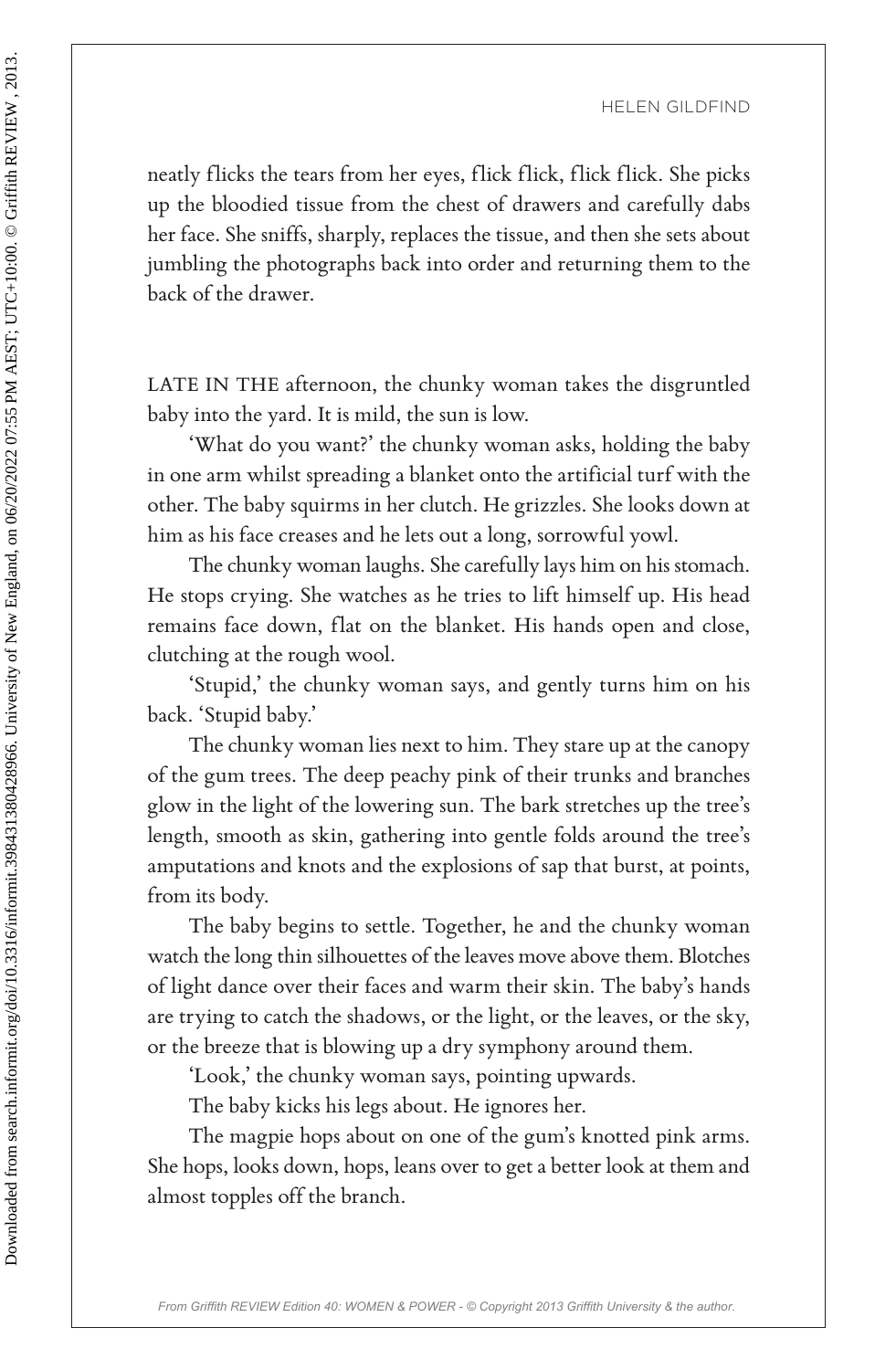The chunky woman laughs.

The magpie scrambles about, rights herself and stares down again, her dark eyes twitching.

The chunky woman only lets her swoop once.

As the bird arcs towards them, the chunky woman reaches her arm out and over the baby, covering his face, while her other hand firmly presses out at the bird, like a policeman directing traffic to a stop. The bird understands. She swoops silently across them and over to the neighbour's almond tree by the fence. There, she turns, hops, cocks her head and continues to watch them. For the chunkly woman langla.<br>
The chunkly woman langla,<br>
The magpie scrambles about, rights hereal and stares down again<br>
The dark cyes twitching.<br>
The magpie scrambas about, rights hereal and stares down again<br>
The chun

The chunky woman rolls over and positions her chest over the baby, raising herself up on her elbows so that her shoulders hide him from the magpie's view. Deprived of the blotches of light and the distant dance of the gum's leaves, the baby begins to grizzle.

'Don't cry,' the chunky woman says, loudly. Then she growls: *'Don't!'*

The baby hesitates. One of his hands flings out and smacks the chunky woman's chin. The baby laughs and kicks his legs.

'*Bad* baby!' the chunky woman says, her voice angry. She thumps her hands down on either side of the baby's head. The plastic grass crackles.

The baby's whole body freezes, he stares. His wet lips tremble.

'You know what happens to bad bad bay-bees?' she sings.

The baby smiles and spits and laughs and kicks the chunky woman's breasts with his soft bare feet.

She recites a spectrum of noises and expressions.

Baby follows her in a spectrum of reactions.

She pinches and prods him. He laughs. He frowns. He hovers on tears.

She clicks her fingers about his head. His eyes dart around, his head moves, looking for the sound.

She moves a pointed finger back and forth from one of his eyes. He blinks. His hands reach out, clutching for her.

'Good bay-bee,' she sings.

Eventually, the chunky woman rolls away. The blotches of light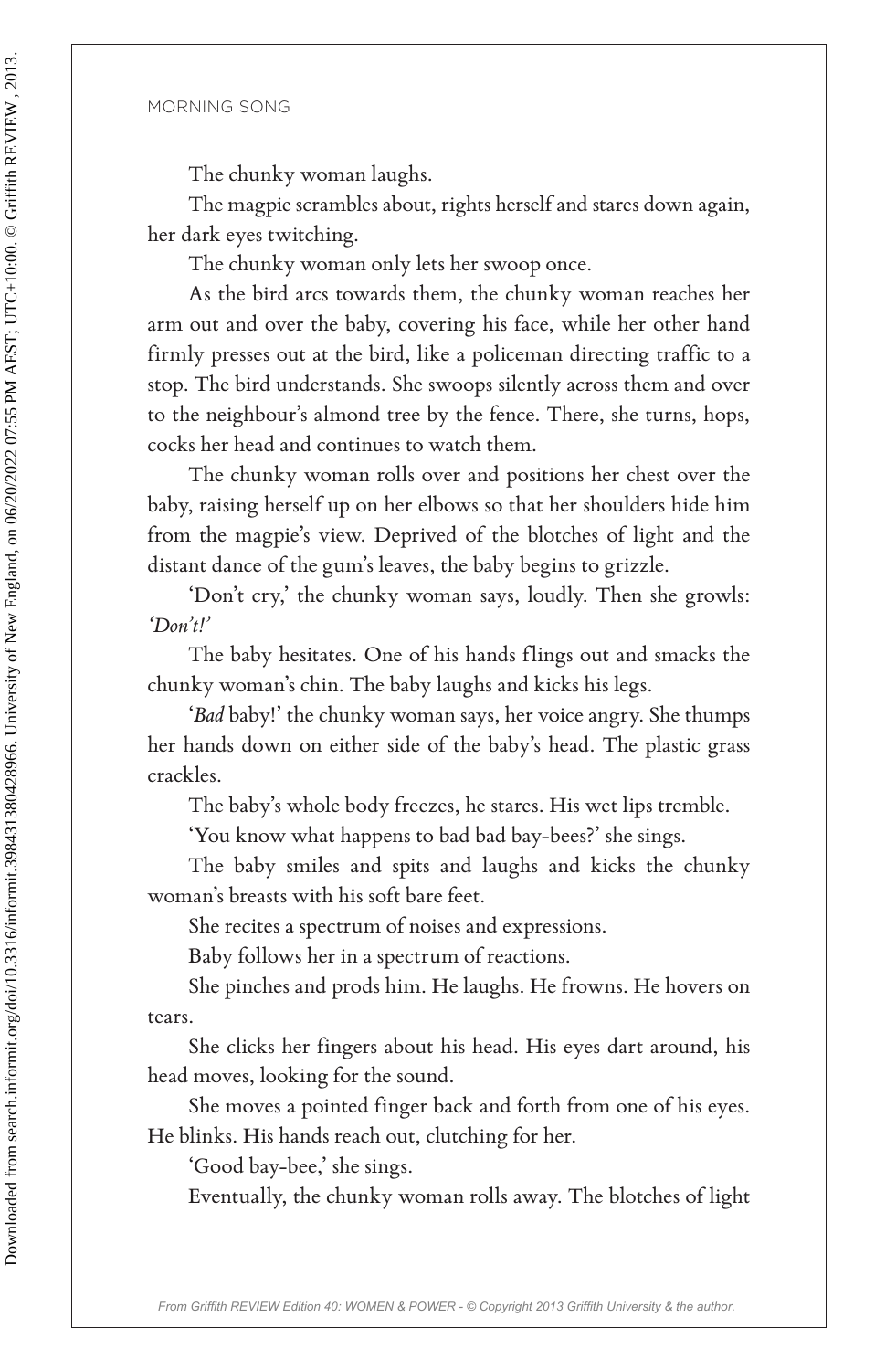resume their dance across the baby's pale, wriggling form. She looks around for the magpie. The bird is gone.

The chunky woman looks over again at the baby. She rests a hand on his belly. The baby ignores her. She props herself up. She surveys the empty garden again and goes inside.

SHE CAN SEE the baby from where she works. Heavy and slow, she prepares another bottle of the thin woman's milk.

As she comes back outside with his bottle, the chunky woman smiles at the baby, clucking her tongue. She kneels next to him and looks down. He stares straight back, assessing her again. He smiles and slaps at the air and jiggles his feet about. Carefully, she picks him up. Carefully, she crooks him in her arm. The eternal maternal pose, she thinks, tucking him in closer.

Rocking him, she sucks the rubber nipple, warming it, wetting it, then she rubs it across the baby's lips. His mouth opens, slimy and red and reaching. The chunky woman stops rocking and pulls the rubber away. She pulls down the low-cut cotton neck of her own top. She carefully takes her breast out of her bra. The baby does not hesitate. He reaches for her. She winces as his hard gums clamp down on her nipple. His hands clutch and pluck at her skin. His face is drawn in on itself, concentrating, as he begins to suck. HERICAL SILCIPS (FIGURE 164)<br>
FRIENCIA (FIGURE 164)<br>
FRIENCIA (FIGURE 164)<br>
FRIENCIA at reason of for the magnis. The bird is gone.<br>
The channy woman looks over again at the baby. She rests a harmon book to this belly. Th

For a while, the chunky woman sits there, just like that. She sits very still, and looks down at the baby's hot mouth clamped on her nipple.

 Soon, the baby begins to grumble. Suddenly he withdraws and pushes her breast away. He starts to wail.

The chunky woman watches him. Then, again, she takes the bottle and sucks the rubber nipple. Again, she rubs it against the baby's mouth. He stops crying and latches onto it. His hands come up and grip her fingers. As he sucks she puts her breast back into her bra and rearranges her shirt.

The baby concentrates, sucking and sucking and sucking until he begins to fall asleep. The chunky woman looks down at the grass near